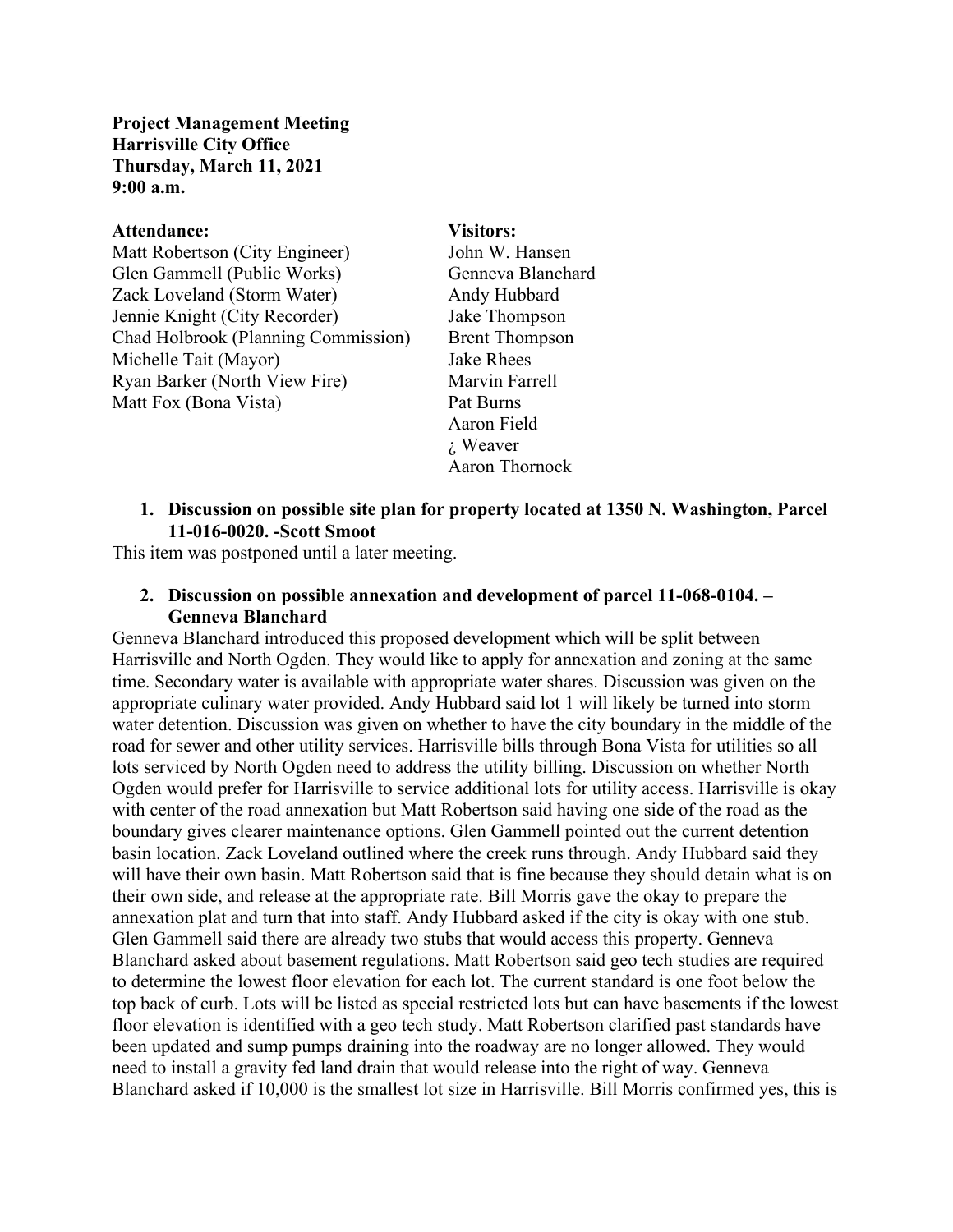the smallest density residential lot size. North View Fire said they see no issues and it would be nice if they provide hydrants closer to the intersections. Applicant will come back with the annexation plat for the next review.

# **3. Discussion on possible development of Parcels 17-064-0033 and 17-120-0019. – Jake Thompson**

Jake Thompson said they are open to comments on what the city is looking for. They have considered a live here, work here concept for this area. Bill Morris asked if this includes office space on the bottom level, which is what the city tried to convince the previous applicant to consider. Jake Thompson said he understands a new ordinance was passed through Council on Tuesday; this concept plan should meet the new standard. With the frontages being live there, work there in a store front fashion and the upper space the living area. Bill Morris said this needs to be called out on the map. The process is a legislative function rather than an administrative function. Legislative function passes a law that designates a lower standard of review which makes it more difficult for developers to sue the city. The issue here is if residents do not like the plan, they can file a referendum and put the issue on the ballot for the election, which would hold up the process. With administrative functions, if they meet the current city standards, they will get approval. Matt Robertson said this gives the city flexibility to work with developers on these projects. Jake Thompson said they would like to work with the city to see what will work. Bill Morris informed the developer the golf course development is an average of 6 units per acre with no more than 4 units per building. This concept plan includes commercial in the front which is new. Mayor Tait said this piece of property is unique and she feels like planning commission will entertain the negotiations. Jake Thompson said he is a developer/builder and they are open to what the city wants. Bill Morris said they need to break up the units to not more than four. Chad Holbrook said the golf course includes 23% open space as well.

Zack Loveland pointed out there is a basin to the east which they can enlarge if they would like. Matt Robertson said the concept needs to identify access points; if they intend to access onto 2150, he prefers they line up with 700 North. Discussion about realigning the road and possible modification of the basin. Bill Morris said the basin could be included as more open space if turned into a community amenity as a negotiation point. He also pointed out they needs guest parking included as well. Matt Robertson said with the proximity to 2000 North, the access needs to be as far east as possible with a median for right turn only onto 2000 North. Glen Gammell asked what their plan is to address the creek running through the property. Bill Morris suggested leaving this and building around, rather than obtaining a stream alteration permit. Zack Loveland said there is not a lot of water in six-mile but it does run all year. Bill Morris said they can put together a packet and see how this is received. Jake Thompson again asked what the city would like to see there. Bill Morris said they city would like commercial with no housing. Jake Thompson said with Covid, among other things, commercial has changed. These units will be two levels. Mayor Tait asked what type of work people do in these work/live options. Jake Thompson said they see hair and nail salons, and online work mostly. Bill Morris said he has seen small insurance offices as well. Jake Thompson said they have had this concept idea for awhile but they are often more expensive to build, but now with Covid, they are becoming more popular.

# **4. Discussion on possible building lot Parcel 11-021-0027 located at 480 West Chugg Lane. – Jake Rhees.**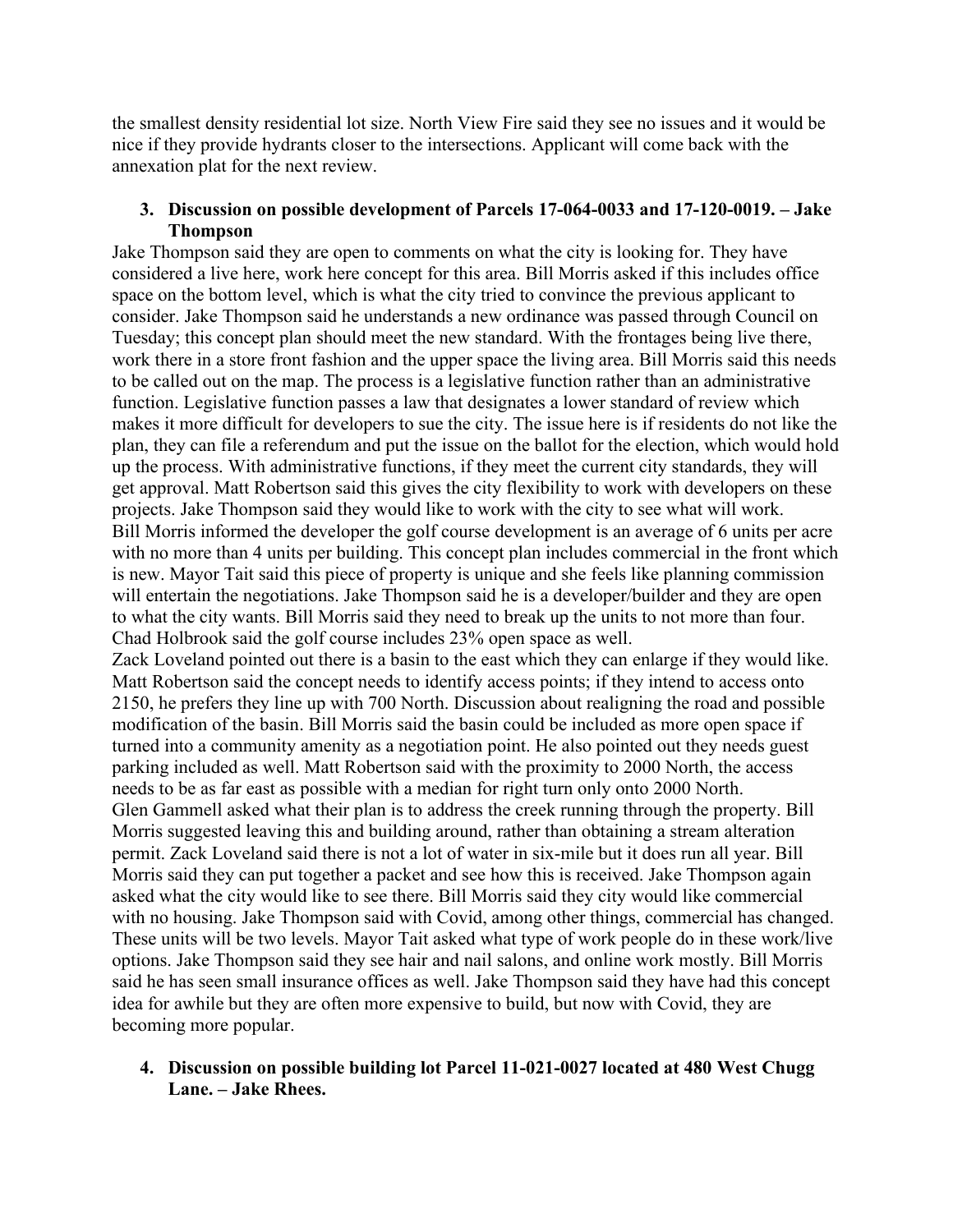Jake Rhees said he is buying this lot to put a house on but there has been an issue with providing power. He is inquiring whether this is a 60-foot right of way. The power company said they would have to install another power pole in the right of way and attached the power overhead. The current pole is only 10 feet from the house on the south property. Matt Robertson displayed the plat showing the 60-foot right of way. Bill Morris asked if this space really exists when the area was surveyed. Marvin Farrell said Mike Dalpias told him he had to give up some of the front area to accommodate the road width. Bill Morris said the entire 60-foot road would take out pastures and other area.

Jake Rhees said the other issue is the sewer line for the east property runs through the current lot. Bill Morris said this is a prescriptive easement for sewer, they will have to enter into negotiations to move the sewer onto the appropriate lot. Jake Rhees also said the property is not very deep and could they apply for a variance. Bill Morris said variances are for typographical issues, not self-imposed issues by creating an illegal lot. He referenced the state code, 10-9a-702, showing what has to be included to allow a variance with findings that are not man created. Jake Rhees said they would not allow that because of the size of the lot. Bill Morris said he could hire an attorney and bring a case against the appeal authority. Jake Rhees said the lot was surveyed in 2016.

Matt Robertson asked if they go south 60 feet from the property line, does that end up in the Dalpias' front property. Jake Rhees said the power poles are right in front of these homes. He said the power company would install a new pole or attached to the current pole with an easement. Matt Robertson said he would rather see them use an easement, rather than install another pole. Marvin Farrell said Mike Dalpias installed this pole when they ran the utilities, but it should have been closer to the road. Bill Morris said if the pole is within the 60-foot easement. Jake Rhees said they pole is likely on the Dalpias property. Bill Morris said this is doable but this some challenges.

Jake Rhees asked if he could address some issues with a subdivision, he is doing in North Ogden that connects to Harrisville. He said at previously at a meeting in North Ogden, Harrisville agreed to snow plow this cul de sac. Glen Gammell asked for clarification stating that would be an issue with maintaining asphalt. Bill Morris said if this was agreed to previously, he would have had to know about this and taken it to the city council for approval. Jake Rhees said he bought this project and was told the city did not want curb and gutter. Glen Gammell said the trail system has been an issue. Jake Rhees said the North Ogden Parks asked him to do a big square that could be used as a parking area. Glen Gammell pointed out the manholes are in the fields and not in the cul de sac. There is also a Central Weber Sewer trunk line through this area. His issues is, why would Harrisville take on the cost of ownership, what is in it for Harrisville. Jake Rhees asked if the city wanted a cul de sac. Bill Morris also asked why would we do that. Glen Gammell also asked if they obtained the appropriate stream alteration permits. Jake Rhees confirmed yes, they have a permit to do what they have done so far, that is why he is asking if this works. Zack Loveland pointed out this is an extra burden on an overworked staff. Matt Robertson said he is not sure why we would take this. Bill Morris asked why we would disturb this area and suggested leaving the wetlands. Jake Rhees said they can do this if Harrisville does not want the cul de sac. Matt Robertson said because this is a public works maintenance questions, we should defer to them. Discussion about whether the city should supply a letter not wanting to do this. Glen Gammell said this would cost the city money to maintain. Matt Robertson asked if the put the bridge in and suggested they bring the asphalt over to connect to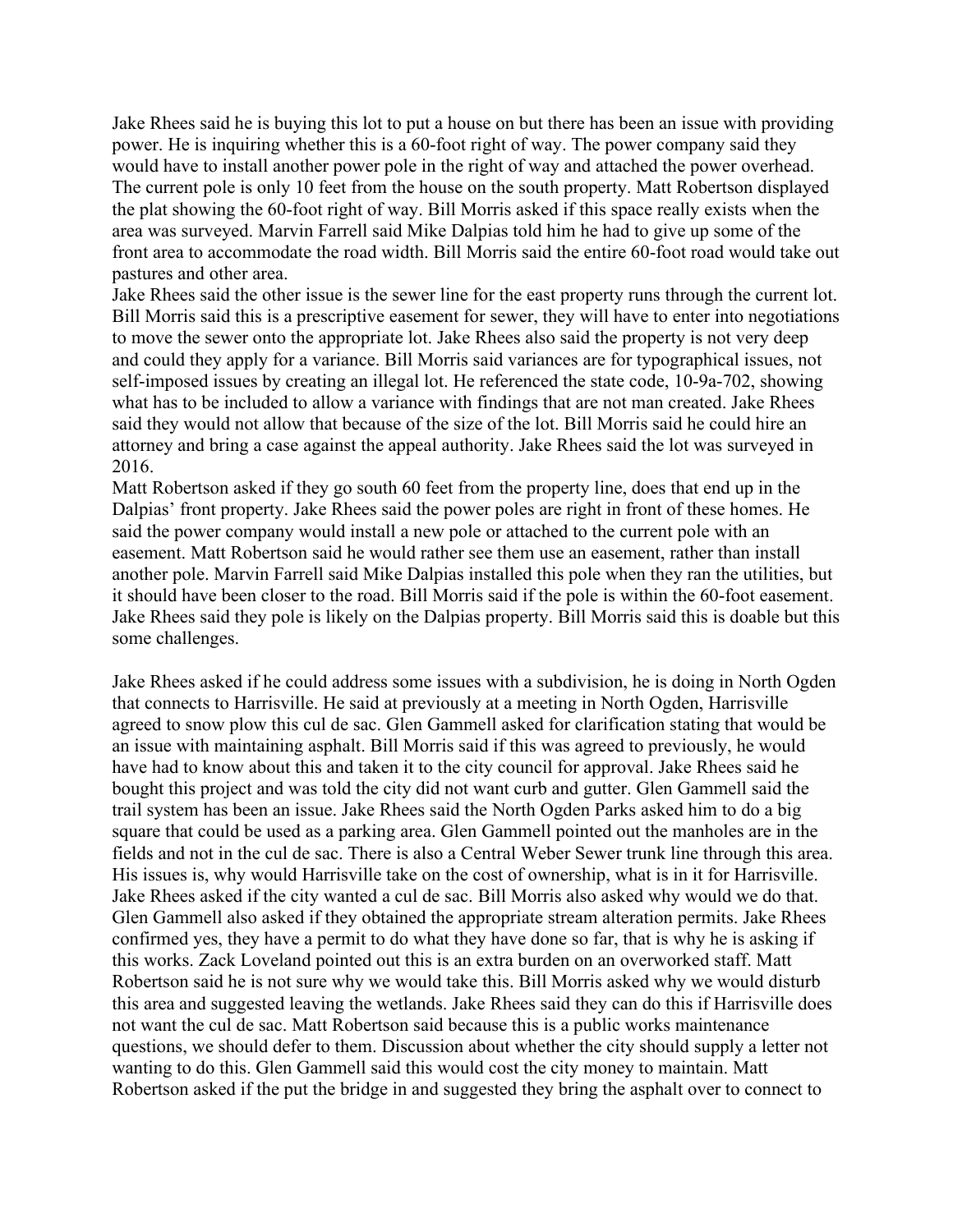the trail rather than install a cul de sac. He asked if there was a trail agreement. Glen Gammell said ours was to widened the trail. Mayor Tait said the neighborhood would like the connecting path. Jake Rhees asked if Harrisville would continue to plow. Glen Gammell said not if we do not own this. Bill Morris said this could be deeded over to Harrisville. Matt Robertson said the path is unique. Jake Rhees said the Army Corp of Engineers suggested a wood path. He outlined where the path comes down to connect with the cul de sac and outlined where the path will go north. Bill Morris said the parcel could be added as open space through a boundary adjustment. Glen Gammell said there needs to be an edge to the path so we are not plowing through the swamp. Jake Rhees said they can do concrete or weed barrier. Discussion on type of path and wetland requirements. New rules for pathways must maintain wheelchair accessibility. Glen Gammell explained the issues with the previous path. Jake Rhees said they are waiting a year to do the paving.

Bill Morris asked about the separation of parcels with the houses. Jake Rhees said this is a sewer line. Bill Morris asked if Harrisville is mentioned in the dedication. Jake Rhees said this was incorrectly recorded. Bill Morris explained North Ogden would have to vacate this and deed the area over to Harrisville. Jake Rhees asked if the city wants the sewer line pulled over. Glen Gammell said that is a Central Weber Sewer line and they would have to get permission through the. This is the line that super charges and backs into homes. Glen Gammell said he would like to see what type of bridge they are putting in. Jake Rhees said this is an asphalt path, they are making a nice pathway. Bill Morris said this will be easier for the developer and staff. Zack Loveland expressed concern with taking on more work but looking in the future, this would be good. Mayor Tait said we are losing this type of space to let kids play, she likes this idea. Jake Rhees said there is a 6-foot curb cut into 1500 North.

#### **5. Discussion possible development of Parcel 11-027-0023. – Pat Burns**

Andy Hubbard said they are looking to update the cul de sac portion of Warren Hollow. They are amending both the Jennings Subdivision and the Jennings Subdivision  $1<sup>st</sup>$  Amendment. Lots 3-4 will be absorbed into Warren Hollow, lots 1-2 will remain in the original Jennings subdivision, and lots 5-6 will be in the Jennings Subdivision  $1<sup>st</sup>$  amendment. This will provide the temporary turn around area needed for the Warren Hollow Subdivision and the frontage needed to create two more lots out of the land in the Jennings' Subdivisions. Discussion was given about the water shared and ditch access. They have 38 water shares for the entire Jennings properties. They may want to have some properties with pressurized secondary and others who would like to continue with the water shares for irrigating. These lots could be eligible for pressurized secondary water through the Four-Mile district. Matt Robertson asked for the pressurized line to be run down the easement to 700 North. There is a 20-foot easement for utilities down Jennings Lane. If these lots were subdivided, they would have to meet the RE-15 standards of 15,000 square foot lots. Matt Robertson asked if there is any way the Thornock piece would tie in. Andy Hubbard said that will be the next discussion, but they do not intend to tie that in. Matt Robertson said from an engineering perspective, they like connections. Glen Gammell also pointed out we like to avoid cul de sacs as much as possible. Matt Robertson asked the developer to send this to the county surveyors office for review to see if there will be any issues immediately.